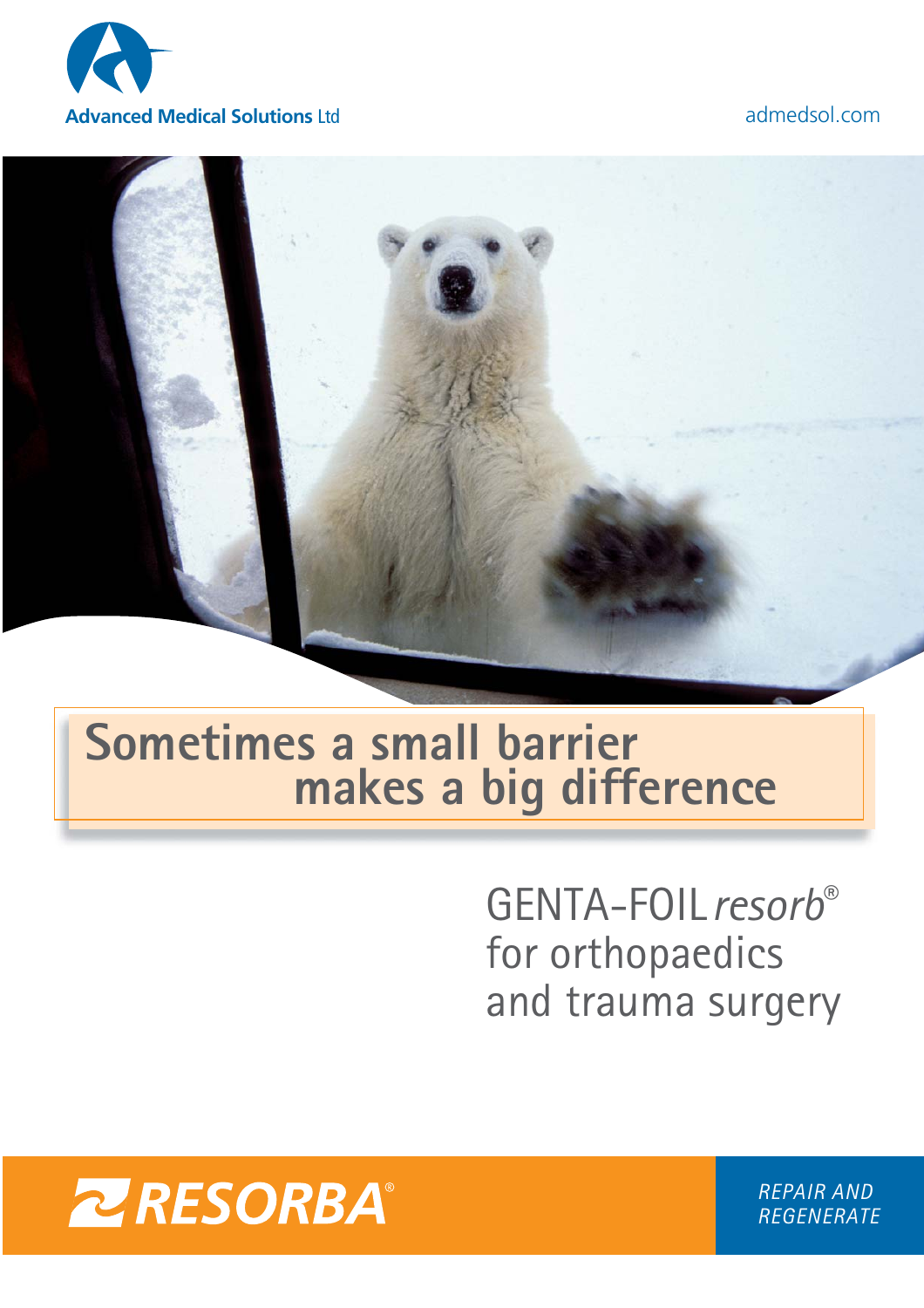## Highly effective: GENTA-FOIL *resorb®*

*REM image of foil-cutting edges with non-porous, dense structure*



1 cm2 of foil contains: 5.6 mg collagen of an equine origin 4 mg gentamicin sulphate, corresponding to

2.20 -2.86 mg gentamicin base

| RFF   | <b>Size</b>                     | Package contents |
|-------|---------------------------------|------------------|
| GF 25 | $2.5 \times 2.5$ cm 1 foil / PU |                  |
|       | GF 255 2.5 x 5 cm               | 1 foil / PU      |
|       | GF 1010 10 x 10 cm              | 1 foil / PU      |

### **Tissue regeneration + Implant integration + Antibiotic protection:** In this combination, the medical Product GENTA-FOIL *resorb*®

is highly effective GENTA-FOIL *resorb*® is a transparent collagen foil used as an alternative implant coating. Due to the absorbability of the equine collagen, the foil can remain in situ and a further operation to remove it is not required. At the same time, GENTA-FOIL

*resorb*® causes no defence

reaction or inflammations. As an additional protection, the foil contains the aminoglycoside antibiotic gentamicin.

Following the successful introduction of the GENTA-FOIL *resorb*® into hand surgery in 2010, we have now introduced a new size for use in orthopaedics and trauma surgery (10cm x 10cm).

### **GENTA-FOIL resorb**® **helps to provide the ideal conditions for success following surgery:**

- Absorbable (with a temporary barrier function)
- Antibiotic protection
- Biocompatible
- Naturally cross-linked (without chemical additives)
- Easily malleable after dampening briefly
- Flexible, stable structure and form
- Does not cause any secretion reaction
- Sticks remarkably well to foreign surfaces

*Figure in original size*



10x10 cm

2.5 x 5 cm

2.5 x 2.5 cm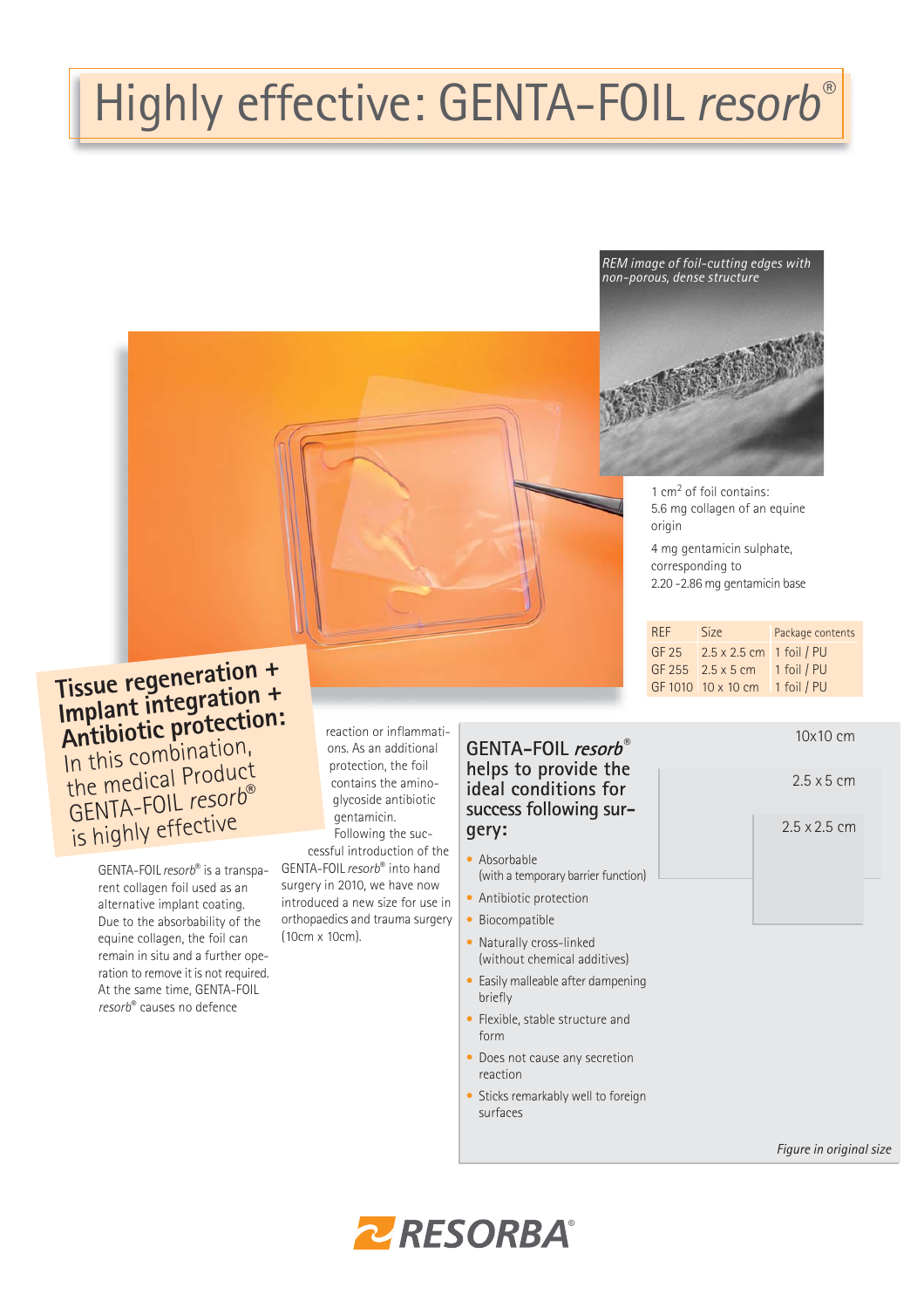# Improving surgical results

### **GENTA-FOIL** resorb<sup>®</sup> **a collagen biomatrix**

Type I collagen is present within a living organism, primarily in the form of fibres in extracellular tissue and other mesenchymal tissues.

The behaviour within the process of proliferation and the migration of human skin cells on these collagen substrate, is of great interest, since the cells are embedded into the collagenous extracellular matrix. (Schor, 1980) As the wound heals, collagen is processed into a wound dressing or an absorbable implant and does not hinder the growth of cells, which is crucial to phases II and III of wound healing.

It is possible that cells (e.g. fibroblast cells) move along the collagen fibres and are able to diffuse through them.

Collagen is thus a type of "conductor rail for cells experiencing growth". The colonization of collagenous

biomaterial promoted by this process leads to an effective

integration of implants (e.g. osteosynthesis or soft tissue augmentation).

As a main component of the extracellular matrix, collagen possesses an enormous natural potential as a scaffold for cells that are growing during wound healing and tissue regeneration phase. It has been known since the 80s that epidermis cells bind selectively to collagen substrates and use them as "conductor rail" to migrate to the wound surface. As part of this process, the migrating epidermis produces basal membrane collagen, which also requires migration.

(Oehmichen,1990)

An analogous behaviour is shown by human bone stem cells and osteoblasts.

They adhere to the threedimensional scaffolding made of type I collagen, to grow, and to become differentiated. (Yang, Bhatna- gar, Li, & Oreffo,  $2004$ 

Infected wounds can cause significant complications and need to be managed effectively.

For example, matrix metalloproteases (MMPs) occur in high concentration levels, which can undermine the extracellular matrix and growth factors crucial to implant integration. Furthermore, MMPs promote inflammation reactions and reduce cell response within the wound.

These very MMPs will be bound by collagen, therefore promoting wound healing.

### **"Race for the Surface"**

Infections associated with biomaterials represent one of the greatest clinical problems of our time.

Unfortunately, microorganisms are often introduced onto an implant surface during a surgical procedure, and begin the "race for the surface" before tissue integration can take place. Collagen represents a biomimetic surface of the implant, and can improve integration into the body after implantation, thereby forming an initial protective layer for the implant surface. GENTA-FOIL *resorb*® is also protected by the aminoglycoside antibiotic gentamicin.



*Figure1: 14 days post-op, typical cell image in the border area of the tendon (arrow)*



*Figure 2: 28 days post-op, still inconspicuous conditions around the tendon (arrow)*



#### *Literature / sources*

*Ng, K., Khor, H., & Hutmacher, D. (2004). In vitro characterization of natural and synthetic dermal matrices cultured with human dermal fibroblasts. Biomaterials 25, 2807-2818. Oehmichen, M. (1990). Die Wundheilung. Köln: Springer-Verlag. Schor, S. L. (1980). Cell Proliferation and Migration on Collagen Substrates in vitro. J. Cell Sci. 41, pp. 159-175. Yang, X. B., Bhatnagar, R. S., Li, S., & Oreffo, R. O. (2004). Biomimetic Collagen Scaffolds for Human Bone Cell Growth and Differentiation. Tissue Engineering 10 (7-8), 11481159. Guruprakash S. et al. (2008). Microbial biofilm growth vs. tissue integration: "The race for the surface" experimentally studied. Acta Biomaterialia Vol.5, Issue 5,13991404. Goodman S. B. et al. (2013) The Future of Biologic Coatings for Orthopaedic Implants. Biomaterials 34 (13):3174- 3183. Department Research & Development, Resorba Medical GmbH: J.Vogt, F.Allgöwer, M.Bauer.*